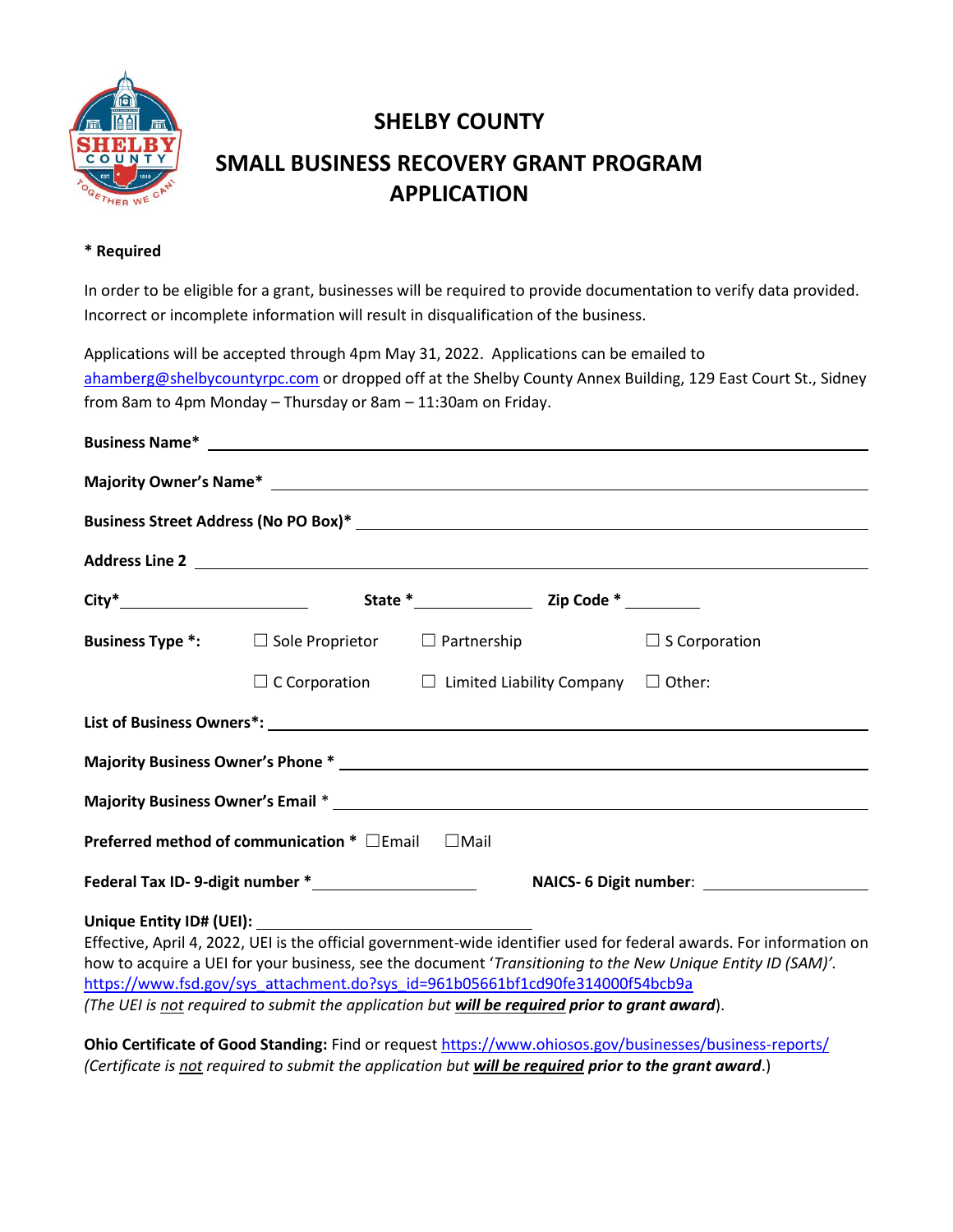|    | 1. Is your business a for-profit entity with a location in Shelby County*?<br>$\Box$ Yes $\Box$ No                                                                                                                                                                                                                                                                                                                                                                                                                                           |  |  |  |
|----|----------------------------------------------------------------------------------------------------------------------------------------------------------------------------------------------------------------------------------------------------------------------------------------------------------------------------------------------------------------------------------------------------------------------------------------------------------------------------------------------------------------------------------------------|--|--|--|
| 2. | Has your business been in operation since January 1st 2020*?<br>$\Box$ Yes $\Box$ No                                                                                                                                                                                                                                                                                                                                                                                                                                                         |  |  |  |
|    | 3. Did your business have less than \$2,000,000 in gross revenues/receipts during the following fiscal years*?<br>2020<br>$\Box$ Yes $\Box$ No<br>2021<br>$\Box$ Yes $\Box$ No                                                                                                                                                                                                                                                                                                                                                               |  |  |  |
|    | 4. Please enter the number of full-time and part-time employees for each year:                                                                                                                                                                                                                                                                                                                                                                                                                                                               |  |  |  |
|    | # of Full-Time Jobs (2020) * ___________                                                                                                                                                                                                                                                                                                                                                                                                                                                                                                     |  |  |  |
|    | # of Part Time Jobs (2021) * ___________<br># of Full-Time Jobs $(2021) *$                                                                                                                                                                                                                                                                                                                                                                                                                                                                   |  |  |  |
|    | # of Part Time Jobs (2022) *                                                                                                                                                                                                                                                                                                                                                                                                                                                                                                                 |  |  |  |
| 5. | How much funding is being requested*? (minimum of \$5,000, maximum of \$25,000)                                                                                                                                                                                                                                                                                                                                                                                                                                                              |  |  |  |
| 6. | Please check all that apply on how the requested grant funds will be used*. Expenses must be incurred after<br>March 31 <sup>st</sup> , 2021, but before December 1 <sup>st</sup> , 2023. (Documentation to demonstrate proof of payment for use of<br>these funds will be required at closeout.)<br>$\Box$ General Expense: Salaries, wages or compensation paid to employees<br>Amount: __________________________________<br>$\Box$ General Expense: Mortgage/Rent (not eligible for businesses that operate out of a personal residence) |  |  |  |
|    | Amount: _________________________________                                                                                                                                                                                                                                                                                                                                                                                                                                                                                                    |  |  |  |
|    | $\Box$ General Expense: Utilities (not eligible for businesses that operate out of a personal residence)                                                                                                                                                                                                                                                                                                                                                                                                                                     |  |  |  |
|    | <b>General Expense: Operating Costs</b><br>Amount:                                                                                                                                                                                                                                                                                                                                                                                                                                                                                           |  |  |  |
|    | COVID-19 Prevention measures (purchase of items meant to protect the public and employees during the<br>pandemic, such as protective masks and hand sanitizer, and other costs incurred by installing required<br>safety measures and/or Virus mitigation related to air-quality and ventilation improvements and various<br>other health and safety measures)<br>Amount: __________________________________                                                                                                                                 |  |  |  |
|    | Workforce retention and/or attraction efforts (eligible costs associated with hiring activities needed to<br>address labor shortages, such as expenses related to job fairs, job posting, employment incentives and<br>eligible costs associated with job training of new employees)<br>Amount: _____________________________                                                                                                                                                                                                                |  |  |  |
|    | Technical Assistance Counseling (costs associated with 3rd party consultative services directly tied to<br>recovery from financial hardship caused by COVID-19, includes costs such as financial planning, space<br>planning and configuration for the purposes of health/safety, marketing and ecommerce)<br>Amount: ____________________________                                                                                                                                                                                           |  |  |  |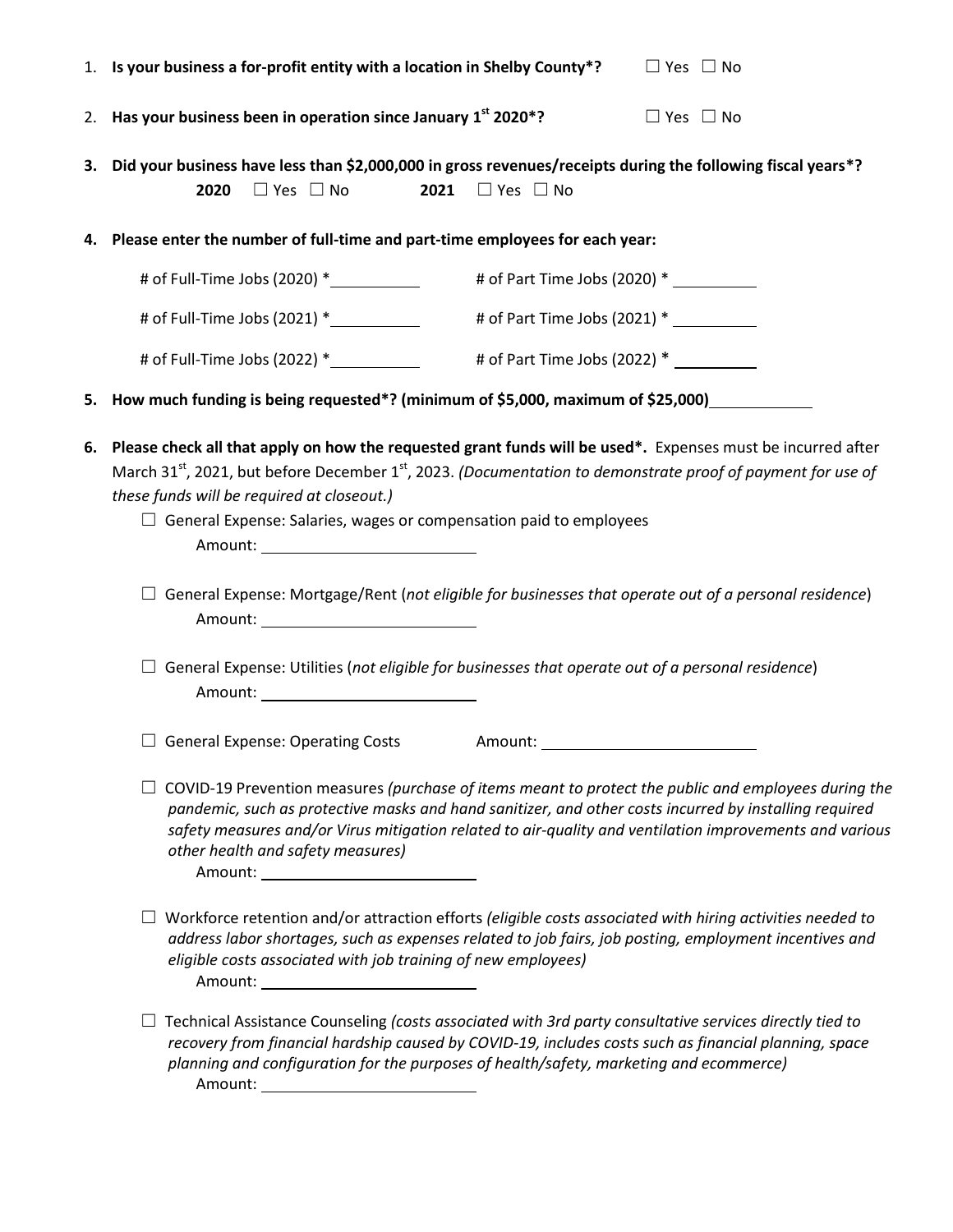- 7. **Has your business received or been approved for other federal assistance for lost revenue or expenses arising from the pandemic, including Paycheck Protection Program or Emergency Disaster Loan\*?** □ Yes □ No
- **8. Has your business been approved for a business interruption insurance claim as a result of COVID-19\*?** ☐ Yes □ No
- **9. Is your business in compliance with all federal, state, county, and local requirements applicable to its type of business<sup>\*</sup>?** □ Yes □ No
- **10. Is your business in the bankruptcy process<sup>\*</sup>? □ Yes □ No**
- **11.** Is your business current with all federal, state, county and local taxes and fees\*? □ Yes □ No
- **12. Is your business in good standing with all applicable government regulations related to building code or property maintenance issues\*?** □ Yes □ No
- **13.** Is your business property a nuisance property for police/fire/EMS calls\*? □ Yes □ No
- **14. Is your business one of the following: adult entertainment, bank, savings and loan, credit union, e-commerce only, liquor/wines store, tobacco store, vaping store, cannabis dispensary or franchise not locally owned and independently operated\*?** □ Yes □ No

The following questions are for monitoring purposes only and have no bearing on the grant approval.

|                                           | 15. Does any owner, owner's spouse, or household member work for or serve in an official capacity for Shelby |
|-------------------------------------------|--------------------------------------------------------------------------------------------------------------|
| County or a Shelby County Municipality? * | $\Box$ Yes $\Box$ No                                                                                         |

**16. Which municipality or township is your business located in?** enter text.

| 17. Is your business a Minority Owned Business Enterprise (MBE)? | $\Box$ Yes $\Box$ No |
|------------------------------------------------------------------|----------------------|
|------------------------------------------------------------------|----------------------|

| 18. Is your business a Woman Owned Business Enterprise (WBE)? | $\Box$ Yes $\Box$ No |
|---------------------------------------------------------------|----------------------|
|---------------------------------------------------------------|----------------------|

- **19. Is your Business Veteran Owned?** □ Yes □ No
- **20.** Will this grant allow you to retain or create at least 1 job? □ Yes □ No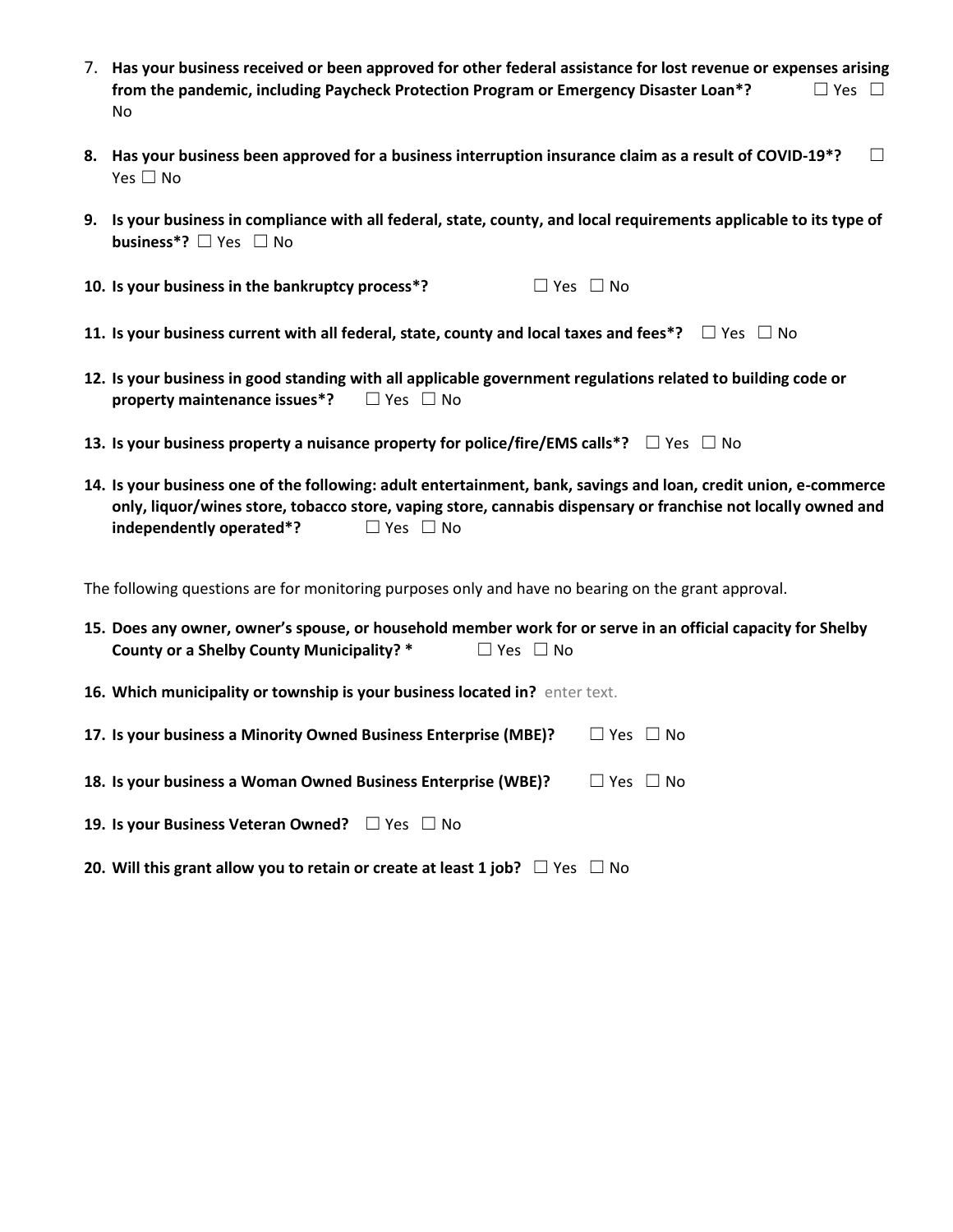#### **Negative Economic Impact:**

Please summarize your current situation and how the continuance of the COVID-19 pandemic has impacted your business (decline in revenue, laying off employees, closures, etc.). Include specific information as to expenses incurred by the business resulting directly from the continuance of the pandemic. A bullet list is recommended. If you've experienced a decline in revenue, please estimate loss due to COVID-19 during the period March 3, 2021 through the date of this application.\*

### Certification:

If your business is granted funding, the following documentation will need to be provided:

- 1. Proof business has been operational in Shelby County since January  $1^{st}$ , 2020. This can be evidenced at a minimum, by:
	- a. filing(s) with the Ohio State Secretary of State, such as articles of incorporation or other registration documents along with an Ohio Secretary of State Certificate of Good Standing;
	- b. an Ohio vendor's license;
	- c. Federal Schedule C- Profit or Loss from Business (Sole Proprietorship); or any other documents that demonstrate that the business has been in operation as a for-profit since January  $1<sup>st</sup>$ , 2020.
- 2. To prove less than \$2 million in gross revenue/receipts on an annual basis, provide a copy of last two (2) years' tax returns, including Form 1040 with Schedule C Profit or Loss from Business, Form 1120 (if corporation), or equivalent documentation.
- 3. Proof employment does not exceed 50 FTE employees as of December 31, 2021. This can be demonstrated by forms such as:
	- a. 2021 W-3 (Transmittal of Wage and Tax Statement);
	- b. 2021 Form 1096 (Annual Summary and Transmittal of US Information Returns);
	- c. Payroll reports or checks that evidence numbers of workers as of December 31, 2021.
- 4. Approved applicants will be required to sign a grant agreement within ten (10) days of notification of an approved grant
- 5. Submit the following Federal documentation:
	- a. Unique Entity ID# (UEI)
	- b. Signed Form W-9 (2022)